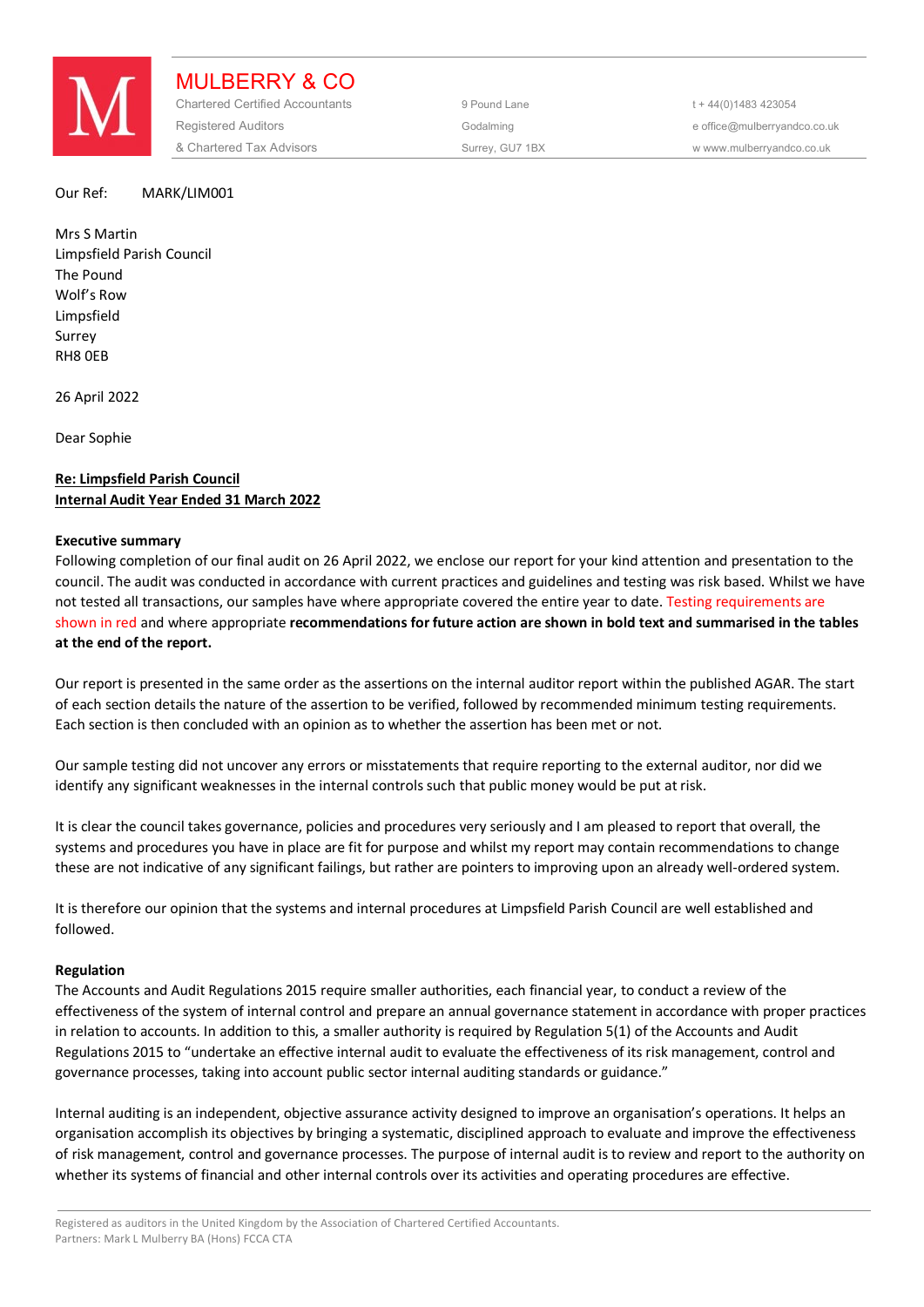Internal audit's function is to test and report to the authority on whether its specific system of internal control is adequate and working satisfactorily. The internal audit reports should therefore be made available to all members to support and inform them when they considering the authority's approval of the annual governance statement.

## **Independence and competence**

Your audit was conducted by Andy Beams of Mulberry & Co. We confirm we are independent from the management of the financial controls and procedures of the council and neither the internal auditor or the firm have any conflicts of interest with the audit client, nor do they provide any management or financial assistance to the client.

Your auditor has over 30 years' experience in the financial sector with the last 12 years specialising in local government.

## **Engagement Letter**

An engagement letter was issued to the council covering the 2021/22 internal audit assignment. Copies of this document are available on request.

## **Planning and inherent risk assessment**

The scope and plan of works including fee structure was issued to the council under separate cover. Copies of this document are available on request. In summary, our work will address each of the internal control objectives as stated on the Annual Internal Audit Report of the AGAR.

- o There have been no instances of breaches of regulations in the past
- o The client uses an industry approved financial reporting package
- o The client regularly carries out reconciliations and documents these
- o There is regular reporting to council
- o The management team are experienced and informed
- o Records are neatly maintained and referenced
- o The client is aware of current regulations and practices
- o There has been no instance of high staff turnover

It is my opinion that the inherent risk of error or misstatement is low, and the controls of the council can be relied upon and as such substantive testing of individual transactions is not required. Testing to be carried out will be "walk through testing" on sample data to encompass the period of the council year under review.

## **Table of contents**

|   | <b>BOOKS OF ACCOUNT (INTERIM AUDIT)</b>                                  | 3  |
|---|--------------------------------------------------------------------------|----|
| B | FINANCIAL REGULATIONS, GOVERNANCE AND PAYMENTS (INTERIM AND FINAL AUDIT) | 3  |
|   | RISK MANAGEMENT AND INSURANCE (INTERIM AND FINAL AUDIT)                  | 6  |
| D | <b>BUDGET, PRECEPT AND RESERVES (INTERIM AND FINAL AUDIT)</b>            | 6  |
| E | <b>INCOME (INTERIM AND FINAL AUDIT)</b>                                  |    |
|   | PETTY CASH (INTERIM AUDIT)                                               | 8  |
| G | <b>PAYROLL (INTERIM AND FINAL AUDIT)</b>                                 | 8  |
| н | <b>ASSETS AND INVESTMENTS (INTERIM AND FINAL AUDIT)</b>                  | 9  |
|   | <b>BANK AND CASH (INTERIM AND FINAL AUDIT)</b>                           | 10 |
|   | <b>YEAR END ACCOUNTS (FINAL AUDIT)</b>                                   | 10 |
| К | <b>LIMITED ASSURANCE REVIEW (FINAL AUDIT)</b>                            | 12 |
|   | <b>TRANSPARENCY (INTERIM AUDIT)</b>                                      | 13 |
| M | <b>EXERCISE OF PUBLIC RIGHTS - INSPECTION OF ACCOUNTS (FINAL AUDIT)</b>  | 13 |
| N | <b>PUBLICATION REQUIREMENTS (INTERIM AUDIT)</b>                          | 14 |
| O | <b>TRUSTEESHIP (INTERIM AUDIT)</b>                                       | 14 |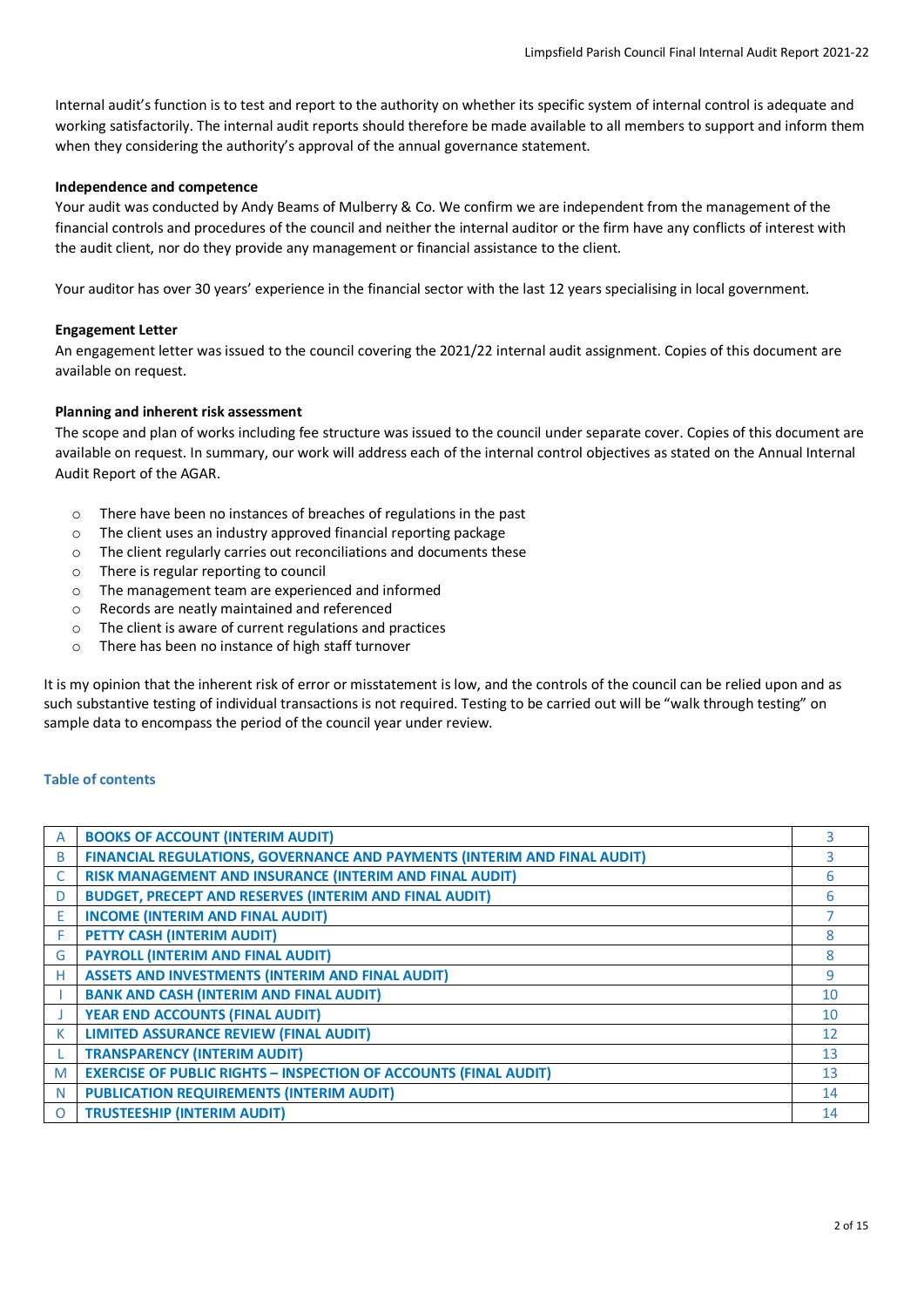## **A. BOOKS OF ACCOUNT (INTERIM AUDIT)**

#### *Internal audit requirement*

*Appropriate accounting records have been properly kept throughout the financial year.*

#### **Recommended minimum testing:**

- Ensure the correct roll forward of the prior year cashbook balances to the new financial year
- Check a sample of financial transactions in cashbooks to bank statements, etc.: the sample size dependent on the size of the authority and nature of accounting records maintained

#### **Audit Findings**

The audit was conducted remotely, with the Clerk forwarding requested information in advance of a telephone conversation on the scheduled date.

The council continues to use Excel as a day-to-day accounting package and the Clerk has developed a suite of spreadsheets that accurately record transactional information and produce financial reports for the council to consider. For a council with a limited number of transactions, Excel remains a suitable system although council will be aware various accounting packages are available.

The information requested for the remote audit was provided in full, and my audit testing showed that these documents were well organised, clear and easy to follow. There is regular reporting provided to council to enable informed decision to be made about finances.

I am pleased to note that recommendations from previous internal audit reports have been considered and appropriate action taken to address any issues.

I tested the opening balances as of 1 April and was able to match these to the previous year's closing figures.

Overall, I have the impression that the accounting system of the council are suitable for a council of this size.

## **Section conclusion**

I am of the opinion that the control assertion of "Appropriate accounting records have been properly kept throughout the financial year" has been met.

#### **B. FINANCIAL REGULATIONS, GOVERNANCE AND PAYMENTS (INTERIM AND FINAL AUDIT)**

#### *Internal audit requirement*

*This authority complied with its financial regulations, payments were supported by invoices, all expenditure was approved, and VAT was appropriately accounted for.*

#### **Recommended minimum testing:**

- Review the procedures in place for acquisition of formal tenders and quotes, ensuring they are in line with the Standing Orders and Financial Regulations which should be based on the latest version.
- Ensure that consistent values are in place for the acquisition of formal tenders between Standing Orders and Financial Regulations (frequently different limits are recorded in the two documents)
- Review the procedures for receipt of invoices, agreement of invoice detail and confirmation of goods /services delivery and approval for payment: ideally, a suitably designed certification stamp should be in place providing for evidencing of these checks and payment authorisation
- Check that there is effective segregation between the writing of cheques or the setting up of online payments, and physical release of payments
- Check that VAT reclaims are prepared and submitted in a timely manner in line with the underlying records and in accordance with current HMRC requirements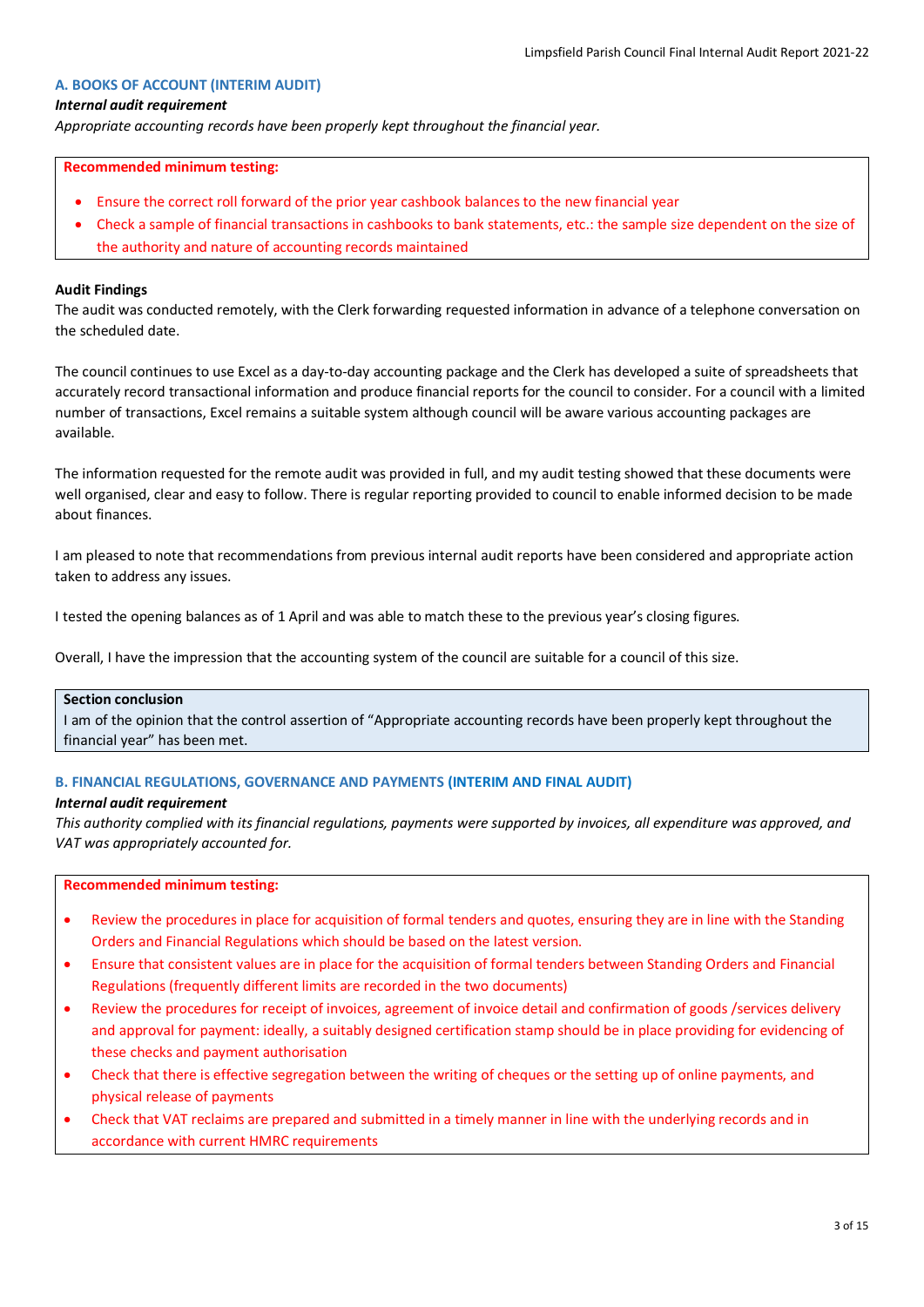• Where debit / credit cards are in use, establish the total monthly and individual transaction limits and ensure appropriate controls over physical security and usage of the cards are in place

#### **Audit Findings**

#### *Check the publication and minuting of the prior year audited AGAR and notice of conclusion of audit.*

The external auditor's report was not qualified for 2020/21 and has been published on the council website along with the Notice of Conclusion of Audit form.

The External Auditor raised one issue – '*The authority has received £1,767 in respect of an insurance claim against expenditure during the prior year and has accounted for it as a receipt in Section 2, Box 3 rather than netting it against the relevant expense. Whilst the Practitioners' Guide is silent on the matter, it is our view that the true cost to the authority should be shown on a net basis. Accounting on a gross basis inflates the gross income and gross expenditure of the authority and can push the authority into a higher fee band than it would otherwise be in.'*

As stated in the external auditor's response, this is a grey area and while my opinion is that the council did nothing wrong, in future it is advised to follow the external auditor's view on this matter.

There is evidence within council minutes of the reporting of both internal and external auditor reports.

#### *Confirm by sample testing that councillors sign statutory office forms*

I confirmed by sample testing that councillors sign "Acceptance of Office" forms. Councillor information is available on the website, and details of Members Register of Interest is at the bottom of the councillor page.

## *Confirm that the council is compliant with the relevant transparency code*

The council's income and expenditure exceeds £25,000 per annum, and it is therefore recommended best practice to follow the Local Government Transparency Code. A review of the council website shows that the council publishes some of the required information. For a best practice example of how to publish the information, see this to [link](https://www.upperbeeding-pc.gov.uk/finance-transparency/) to Upper Beeding Parish Council's website.

## *Confirm that the council is compliant with GDPR*

The council is fully aware of GDPR and has undergone training. I noted that the minutes of the December 2021 meeting include reference to establishing common email addresses for all councillors. I understand from the Clerk that not all councillors have done this yet.

**This is recommended because it gives a natural segregation between work and personal lives, making it clear beyond doubt in what capacity a councillor is acting. In addition to this it gives control to the council, adds a degree of professionalism and in the event of a FOI request limits access to personal computers.** 

The council has a Privacy Statement and Accessibility Statement on its website.

#### *Confirm that the council meets regularly throughout the year*

The council meets regularly during the year. Historic agendas and minutes are available on the council website along with details of upcoming meeting dates.

#### *Check that agendas for meetings are published giving 3 clear days' notice.*

I was able to evidence that at least 3 clear days' notice is given on agendas through discussion with the Clerk. I noted that there is no publication date on the agendas, and **I recommend including one In future to evidence the statutory requirements have been met.**

#### *Check the draft minutes of the last meeting(s) are on the council's website.*

Minutes are routinely loaded to the council website.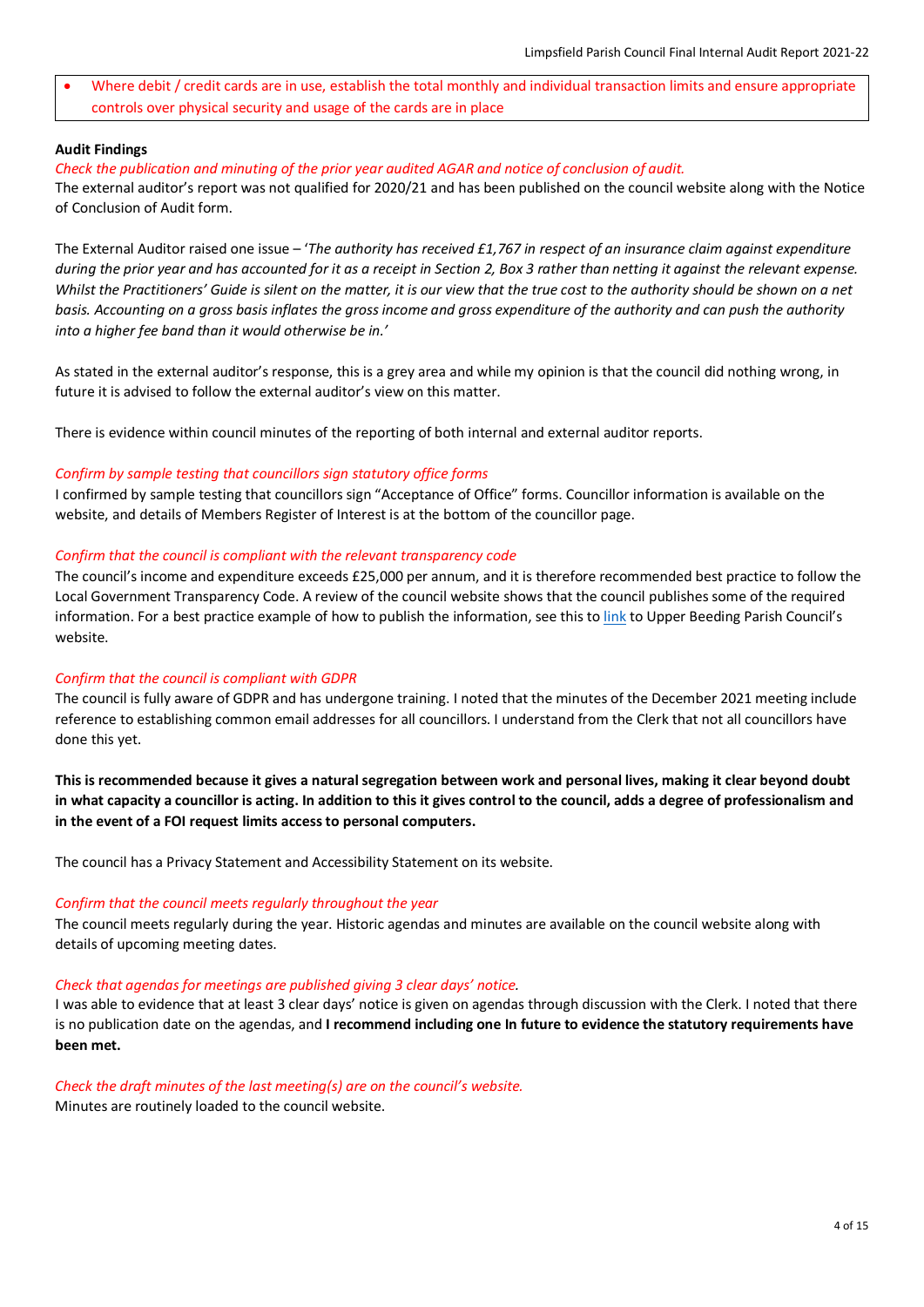# *Confirm that the Parish Council's Standing Orders have been reviewed within the last 12 months.*

The Standing Orders are based on the NALC model version, but not the most recent one. There were significant changes in 2018, with a further updated in 2020, and these have not been incorporated into the version used by the council. Consequently, the council's version includes outdated legislation and is missing important statutory updates regarding the council's responsibilities to provide information (current model SO 20) and under Data Protection (SO 21).

I note they were reviewed and adopted in September 2021, but I recommend the Standing Orders are reviewed against the current model version to ensure the council is meeting all its statutory and regulatory requirements.

## *Confirm that the Parish Council has adopted and recently reviewed Financial Regulations.*

The Financial Regulations are based on the current NALC model version and were last reviewed and approved again at the council meeting in September 2021.

The regulations contain provisions for the approval of spending, setting of budgets, reconciliation of the bank and reporting to council.

## *Check that the council's Financial Regulations are being routinely followed.*

The council has thresholds in place at which authorisations to spend must be obtained, including those as below:

*FR 4.1. Expenditure on revenue items may be authorised up to the amounts included for that class of expenditure in the approved budget, provided that the expenditure included in the budget has been scrutinised and approved pursuant to these Regulations. This authority is to be provided by:* 

- *the Council for all items over £250*
- *the Clerk, in conjunction with the Chairman of Council, or Chairman of the Finance Committee, for any items below £250.*

*FR 4.2 No expenditure may be authorised that will exceed the amount provided in the revenue budget for that class of expenditure other than by resolution of the council. During the budget year and with the approval of council having considered fully the implications for public services, unspent and available amounts may be moved to other budget headings or to an earmarked reserve as appropriate ("virement").*

*FR 4.2. Expenses and budgets may be approved with a majority vote via email and / or at online/virtual meetings as long as the vote is minuted and /or emailed votes are kept as evidence.*

*FR 4.3. No expenditure may be authorised that will exceed the amount provided in the revenue budget for that class of expenditure other than by resolution of the Council. During the budget year and with the approval of Council having considered fully the implications for public services, unspent and available amounts may be moved to other budget headings or to an earmarked reserve as appropriate ('virement').* 

*FR 4.5. In cases of extreme risk to the delivery of Council services, the Clerk may authorise revenue expenditure on behalf of the Council which in the Clerk's judgement it is necessary to carry out. Such expenditure includes repair, replacement or other work, whether or not there is any budgetary provision for the expenditure, subject to a limit of £500. The Clerk shall report such action to the Chairman as soon as possible and to the Council as soon as practicable thereafter. If emergency expenditure is to exceed £500, four Councillors must agree to the expenditure; made up of the Chairman, chair of relevant Committee and two others, in conjunction with the Clerk.*

A review of the information provided for the internal audit showed no indication of these thresholds being breached, and in my opinion, the monetary limits appear appropriate for a council of this size.

Overall, I have the impression that the councillors are provided with sufficient information to make informed financial decisions.

*Confirm all section 137 expenditure meets the guidelines and does not exceed the annual per elector limit of £8.41 per elector.* The council has expenditure within thresholds.

#### *Confirm that checks of the accounts are made by a councillor.*

The system noted above details internal review takes place and I am under no doubt that council properly approves expenditure.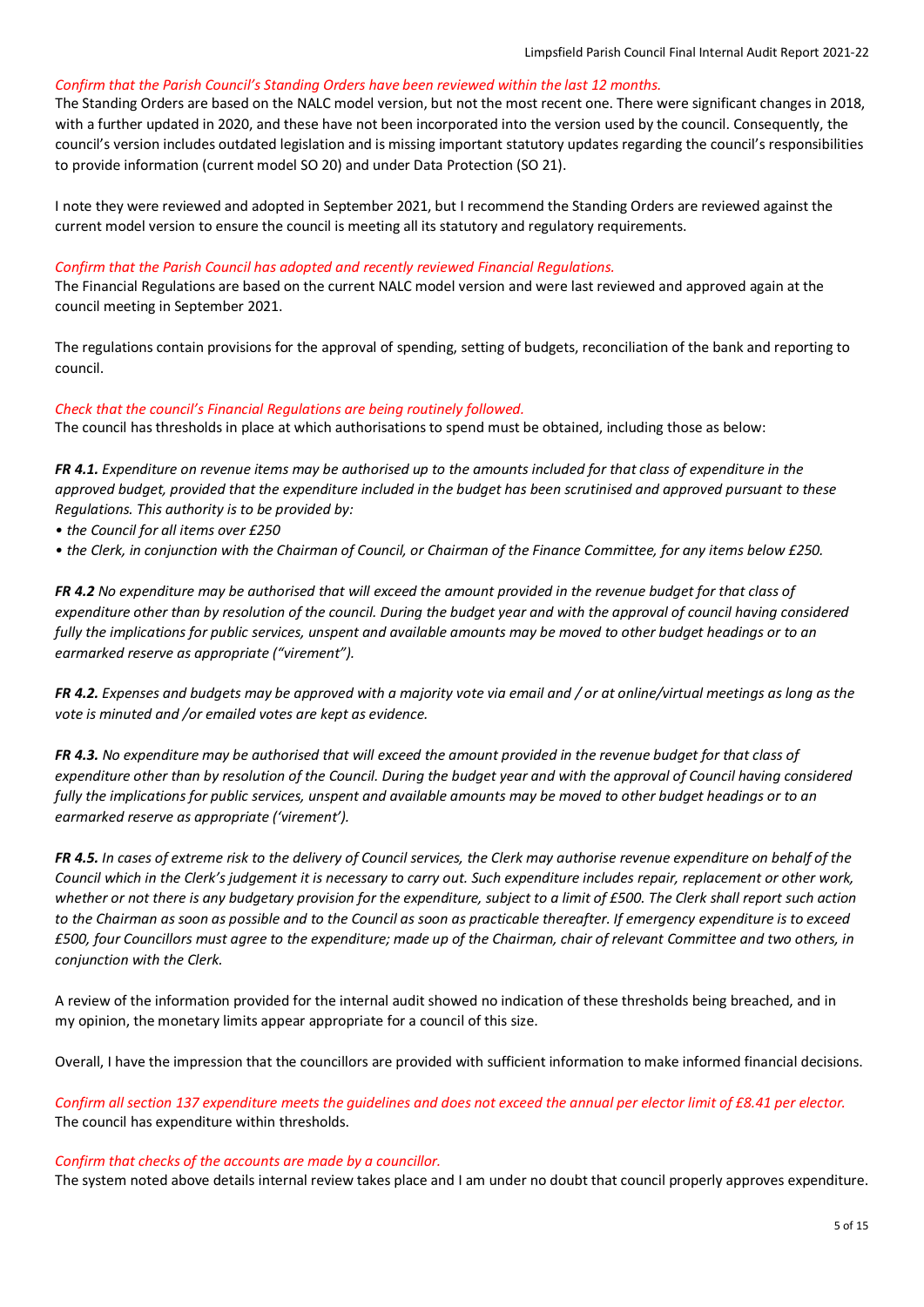## **Section conclusion**

I am of the opinion that the control assertion "This authority complied with its financial regulations, payments were supported by invoices, all expenditure was approved, and VAT was appropriately accounted for" has been met.

## **C. RISK MANAGEMENT AND INSURANCE (INTERIM AND FINAL AUDIT)**

## *Internal audit requirement*

*This authority assessed the significant risks to achieving its objectives and reviewed the adequacy of arrangements to manage these.*

#### **Recommended minimum testing:**

- Ensure that authorities have prepared, and formally adopted, at least once annually, an appropriate and comprehensive register of assessed risks, both regular and ad hoc
- Ensure that appropriate levels of insurance cover are in place for land, buildings, public, employers' and hirers' (where applicable) liability, fidelity / employees (including councillors) liability, business interruption and cyber security
- Ensure that appropriate arrangements are in place for monitoring play areas, open spaces and sports pitches: such reviews should be undertaken by appropriately qualified external inspectors or, if by officers or members, that they have received the appropriate training and accreditation

#### **Audit Findings**

I confirmed that the council has a valid insurance policy in place with Hiscox with continuing cover from June 2020. The policy includes Public Liability and Employers Liability cover of £10 million each and an Employee Dishonesty (Fidelity Guarantee) level of £150,000. These levels appear appropriate for a council of this size.

We discussed assertion 8 on the AGAR and whether or not this had any impact on the council.

*"We considered whether any litigation, liabilities or commitments, events or transactions, occurring either during or after the year-end, have a financial impact on this authority and, where appropriate, have included them in the accounting statements."*

The Clerk was able to confirm there were no matters excluded from the accounting statements.

## **Section conclusion**

I am of the opinion that the control objective of "This authority assessed the significant risks to achieving its objectives and reviewed the adequacy of arrangements to manage these" has been met.

#### **D. BUDGET, PRECEPT AND RESERVES (INTERIM AND FINAL AUDIT)**

#### *Internal audit requirement*

*The precept or rates requirement resulted from an adequate budgetary process; progress against the budget was regularly monitored; and reserves were appropriate.*

#### **Recommended minimum testing:**

- Ensure that the full authority, not a committee, has considered, approved and adopted the annual precept in accordance with the required parent authority timetable
- Ensure that budget reports are prepared and submitted to authority / committees periodically during the year with appropriate commentary on any significant variances
- Review the budget performance either during the year or at the financial year-end seeking explanations for any significant or unanticipated variances
- Ensure that the authority has considered the establishment of specific earmarked reserves and, ideally, reviews them annually as part of the budget assessment process
- Ensure that the precept in the accounts matches the submission form to the relevant authority and the public record of precepted amounts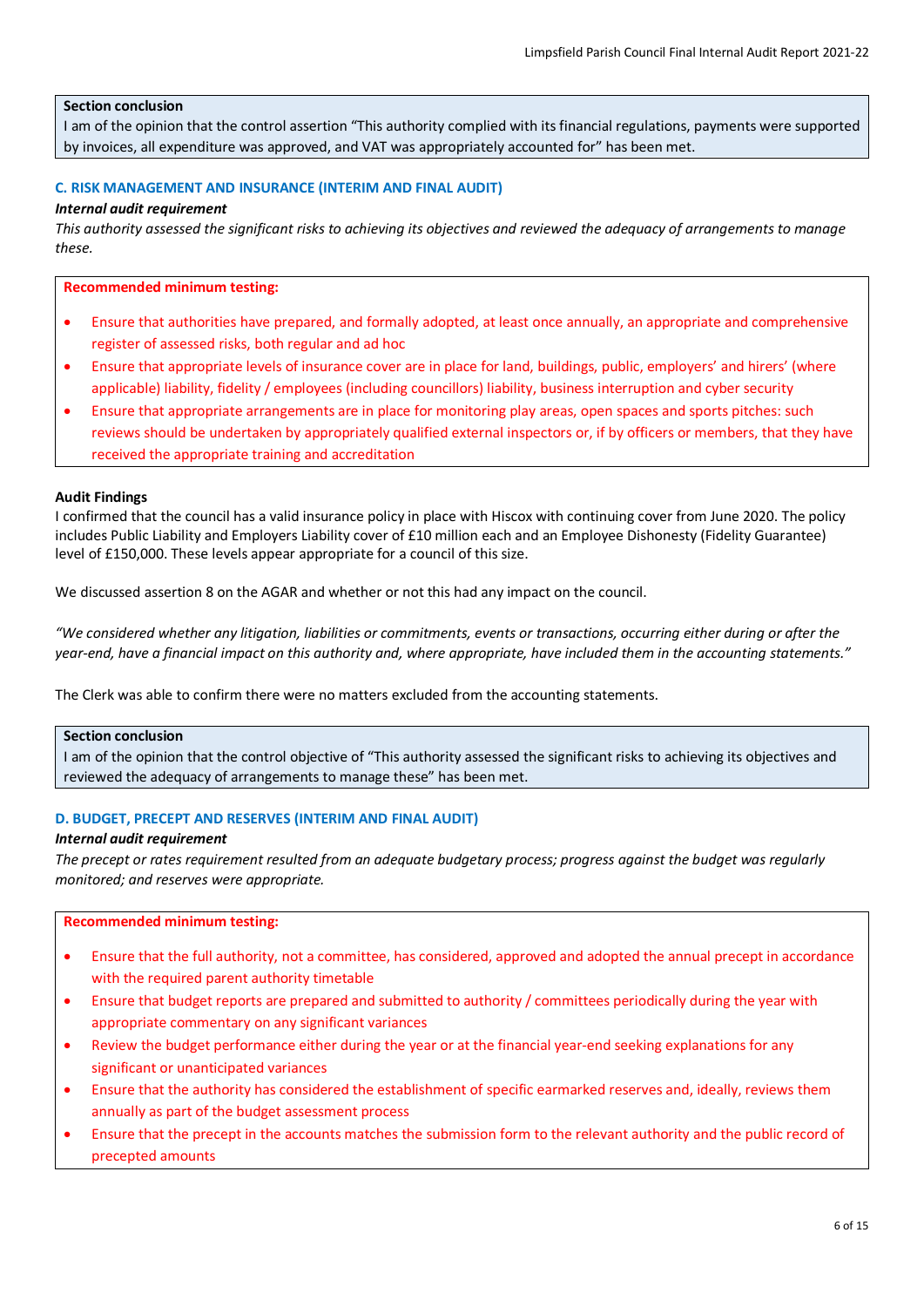# **Audit Findings**

I confirmed that the budget and precept for 2022/23 were approved at the council meeting held in December 2020. Supporting information regarding the budget proposal is appended to the minutes and published on the council website.

There is regular reporting of the council's financial position at council meetings, and receipts and payments are reviewed, and the information published as an appendix to the relevant council minutes.

At the year-end, the council held a total of £47,287 in earmarked reserves, and through discussion with the Clerk, I am satisfied these are all held for legitimate purposes. The council also held £18,405 in the general reserve, with a stated aim of trying to keep the level at around 50% of precept. This corresponds with the general guidance as to an appropriate level for councils to hold in general reserve.

#### **Section conclusion**

I am of the opinion that the control objective of "The precept or rates requirement resulted from an adequate budgetary process; progress against the budget was regularly monitored; and reserves were appropriate" has been met.

## **E. INCOME (INTERIM AUDIT)**

# *Internal audit requirement*

*Expected income was fully received, based on correct prices, properly recorded and promptly banked; and VAT was appropriately accounted for.*

## **Recommended minimum testing:**

- Review "aged debtor" listings to ensure appropriate follow up action is in place
- Allotments: ensure that appropriate signed tenancy agreements exist, that an appropriate register of tenants is maintained identifying, that debtors are monitored.
- Burials: ensure that a formal burial register is maintained that it is up-to-date and that a sample of interments and memorials are appropriately evidenced, that fees have been charged at the correct approved rate and been recovered within a reasonable time: (Authorities should also acquire and retain copies of Burial / Cremation certificates)
- Hall hire: ensure that an effective diary system for bookings is in place identifying the hirer, hire times and ideally crossreferenced to invoices raised
- Leases: ensure that leases are reviewed in a timely manner in accordance with the terms of the lease and rents similarly reviewed appropriately at the due time
- Other variable income streams: ensure that appropriate control procedures and documentation are in existence to provide a clear audit trail through to invoicing and recovery of all such income
- Where amounts are receivable on set dates during the year, ensure that an appropriate control record is maintained duly identifying the date(s) on which income is due and actually received / banked

## **Audit Findings**

Other than the precept, the council has limited sources of income.

A review of the accounting records shows that receipts are correctly allocated to the appropriate income codes.

#### **Section conclusion**

I am of the opinion that the control objective of "Expected income was fully received, based on correct prices, properly recorded and promptly banked; and VAT was appropriately accounted for" has been met.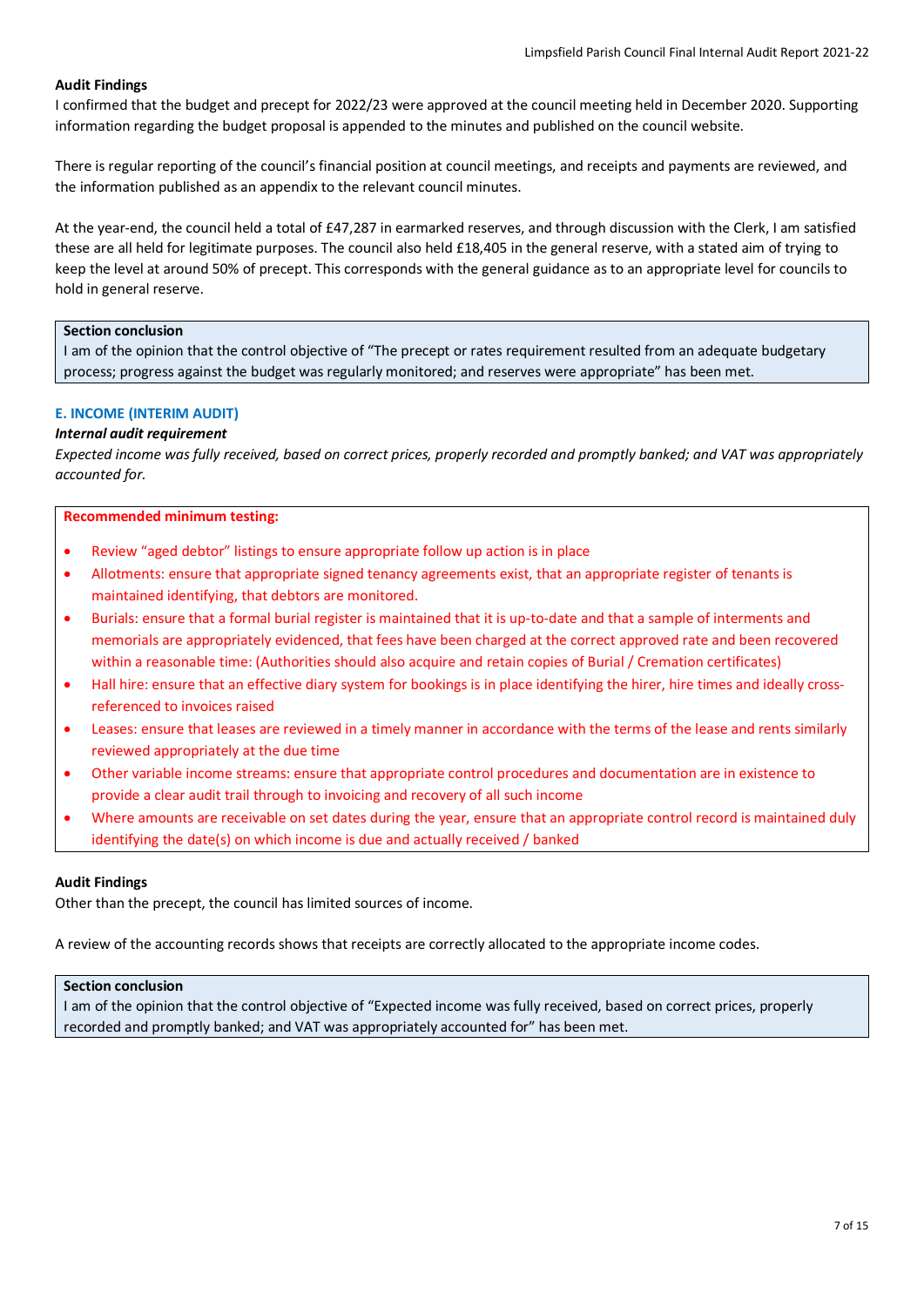## **F. PETTY CASH (INTERIM AUDIT)**

#### *Internal audit requirement*

*Petty cash payments were properly supported by receipts, all petty cash expenditure was approved and VAT appropriately accounted for.*

#### **Recommended minimum testing:**

- A number of authorities are now running down and closing their petty cash accounts and using debit / credit cards for ad hoc purchases. Consequently, a "not applicable" response is frequently required in this area.
- Review the systems in place for controlling any petty cash and cash floats (used for bar, catering, etc.)
- Check a sample of transactions during the financial year to ensure appropriate supporting documentation is held
- Review the existence of evidenced periodic independent verification of the petty cash and any other cash floats held
- Ensure that VAT is identified wherever incurred and appropriate
- Physically check the petty cash and other cash floats held
- Where bar or catering facilities are in place, ensure that appropriate cashing-up procedures are in place reconciling the physical cash takings to the till "Z" total readings

#### **Audit Findings**

The council has no petty cash.

## **Section conclusion**

I am of the opinion the control objective of "Petty cash payments were properly supported by receipts, all petty cash expenditure was approved, and VAT appropriately accounted for" is not applicable as the council has no petty cash.

## **G. PAYROLL (INTERIM AND FINAL AUDIT)**

#### *Internal audit requirement*

*Salaries to employees and allowances to members were paid in accordance with this authority's approvals, and PAYE and NI requirements were properly applied.*

#### **Recommended minimum testing:**

- Ensure that, for all staff, a formal employment contract is in place together with a confirmatory letter setting out any changes to the contract
- Ensure that appropriate procedures are in place for the payment of members allowances and deduction of any tax liability
- Ensure that, for a sample of staff salaries, gross pay due is calculated in accordance with the approved spinal point on the NJC scale or hourly rate, if off-scale, and with the contracted hours
- Ensure that appropriate tax codes are being applied to each employee
- Where free or paid for software is used, ensure that it is up to date.
- For the test sample of employees, ensure that tax is calculated appropriately
- Check the correct treatment of pension contributions to either the Local Government pension scheme (non taxable, deducted from the gross salary or DC schemes like NEST which already allow for tax deductions)
- For NI, ensure that the correct deduction and employer's contributions are applied: NB. The employers' allowance is not available to councils but may be used by other authorities
- Ensure that the correct employers' pension percentage contribution is being applied
- Ensure that for the test sample, the correct net pay is paid to the employee with tax, NI and pension contributions correctly paid to the respective agencies

#### **Audit Findings**

Payroll is managed in house using the HMRC online PAYE tools. The amount initialled include in box 4 on the AGAR include the working from home allowance and a training course. While these are legitimate expenditure items, they are not classed as 'staff costs' and therefore should be included in box 6 rather than box 4 on the AGAR.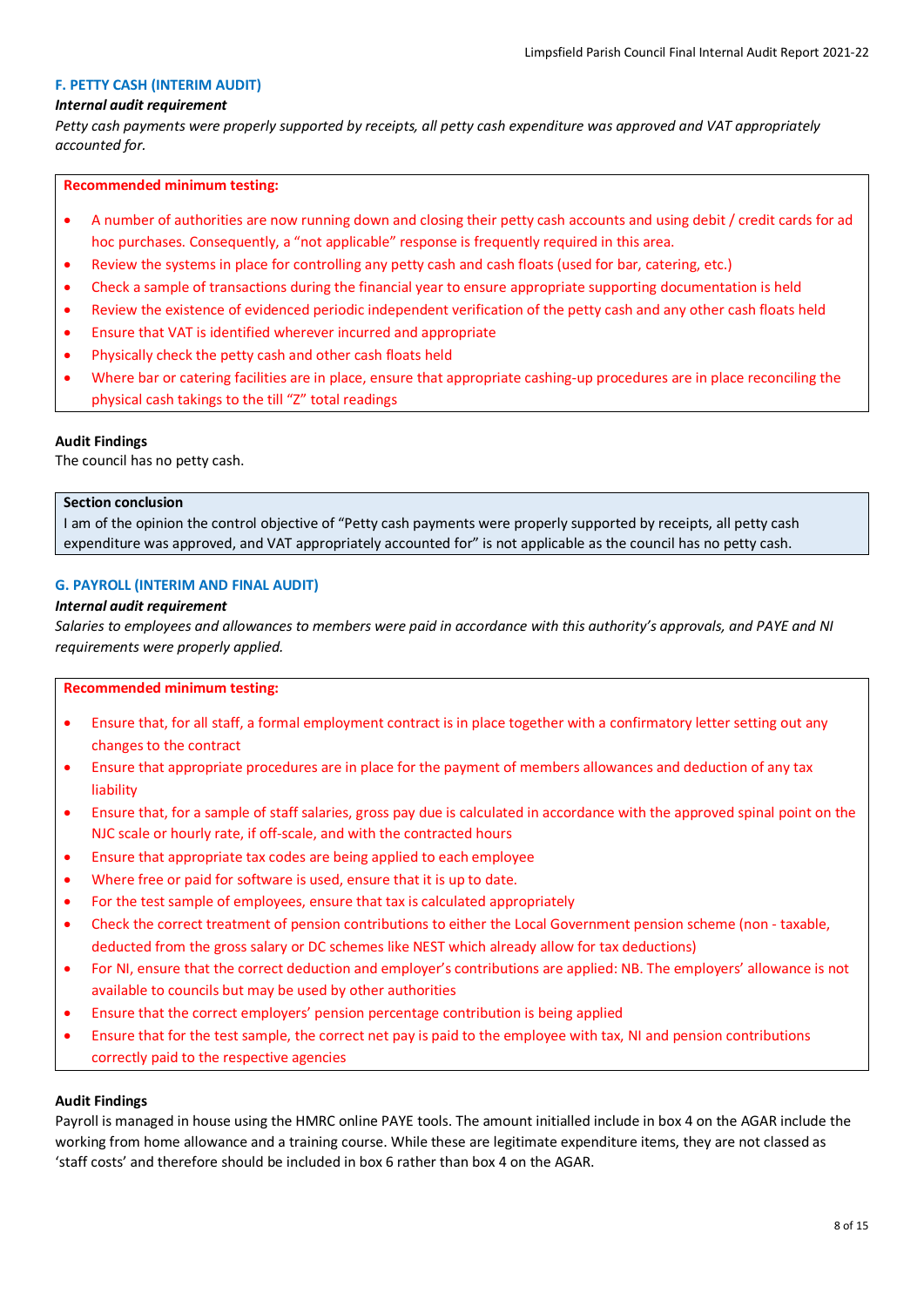The amended figures are detailed in section J of this report and should be transposed to the AGAR.

The Clerk is the only employee, and the NJC backdated pay rise amount has been paid before the year-end.

There are no councillor allowances.

#### **Section conclusion**

I am of the opinion that salaries are correctly stated on the AGAR and that the control object of "Salaries to employees and allowances to members were paid in accordance with this authority's approvals, and PAYE and NI requirements were properly applied" has been met.

# **H. ASSETS AND INVESTMENTS (INTERIM AND FINAL AUDIT)**

#### *Internal audit requirement*

*Asset and investments registers were complete and accurate and properly maintained.*

# **Recommended minimum testing:**

# *Tangible fixed assets*

- Ensure that the authority is maintaining a formal asset register and updating it routinely to record new assets at historic cost price, net of VAT and removing any disposed of / no longer serviceable assets
- Physically verifying the existence and condition of high value, high risk assets may be appropriate
- Ideally, the register should identify for each asset the purchase cost and, if practicable, the replacement / insured cost, the latter being updated annually and used to assist in forward planning for asset replacement
- Additions and disposals records should allow tracking from the prior year to the current
- Ensure that the asset value to be reported in the AGAR at Section 2, Box 9 equates to the prior year reported value, adjusted for the nominal value of any new acquisitions and /or disposals
- Compare the asset register with the insurance schedule to ensure that all assets as recorded are appropriately insured or "self-insured" by the authority

# *Fixed asset investments*

• Ensure that all long-term investments (i.e., those for more than 12-month terms) are covered by the "Investment Strategy" and reported as Assets in the AGAR at Section 2, Box 9.

## *Borrowing and lending*

- Ensure that the authority has sought and obtained appropriate DMO approval for all loans acquired
- Ensured that the authority has accounted for the loan appropriately (i.e., recorded the full value of the loan. Any arrangement fee should be regarded as an admin expense) in the year of receipt
- Ensure that the combined principal loan repayment and interest for the year is correctly recorded in the AGAR at Section 2 Box 5
- Ensure that the outstanding loan liability as of 31st March each year is correctly recorded in the AGAR at Section 2, Box 10 (value should be verified via the DMO website)
- Where the authority has issued loans to local bodies, they should ideally seek signed indemnities from the recipient body, or their members, agreeing to underwrite the loan debt

## **Audit Findings**

The council has a simple fixed asset register maintained in an Excel format. The register breaks down the category of asset, what it is, where it is located and its purchase or proxy value.

I note that the 2022-23 register has been updated to include additional information, as recommended in last year's internal audit. The revised format is more comprehensive and now represents a good level of detail for a council with this number of assets.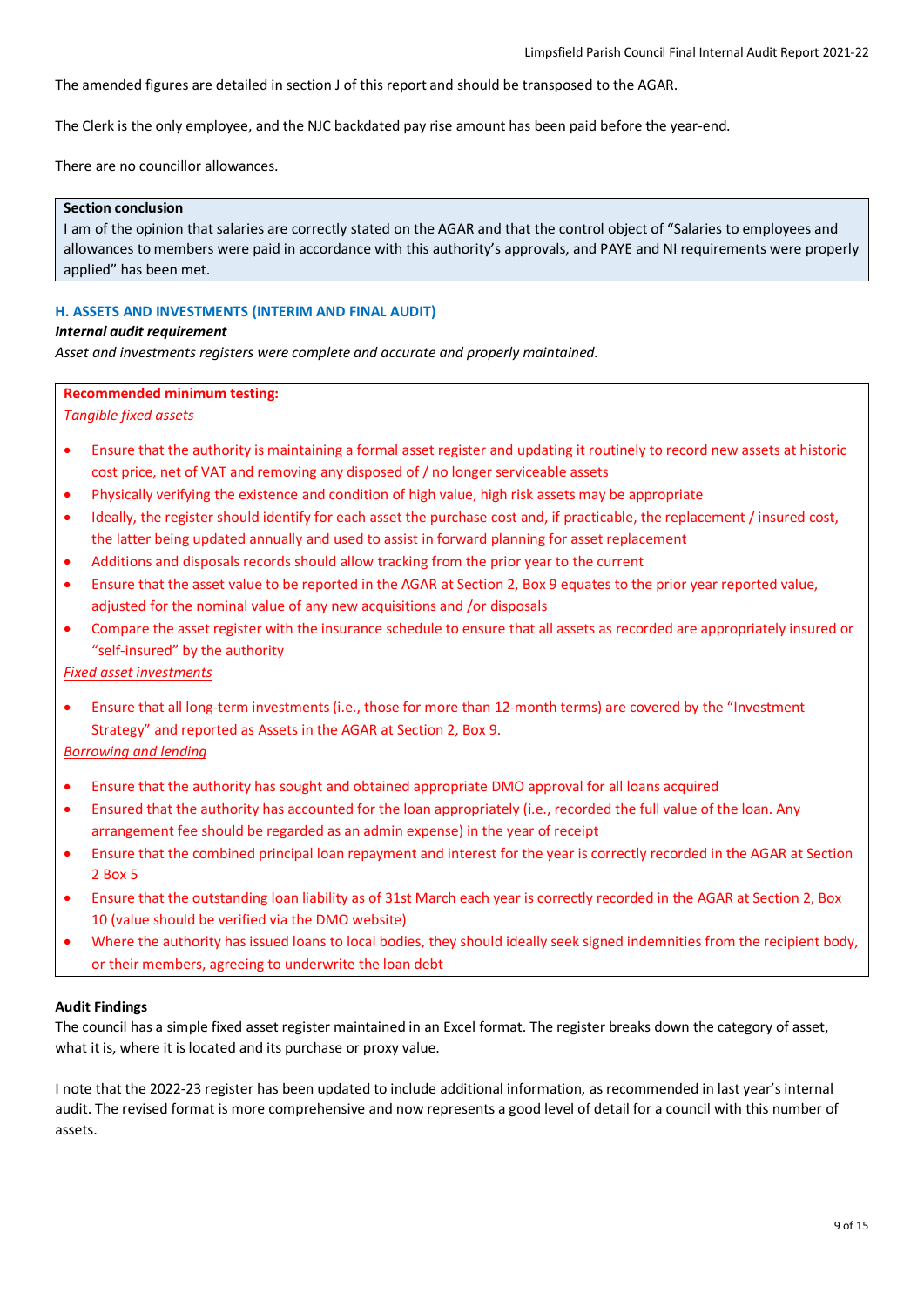The register shows six additions during the year, and the value if those additions equates to the difference in asset register total from the previous year.

I noted that the asset register total differs by £1 from the amount entered on the AGAR and **I recommend the AGAR is adjusted to match the asset register.**

I confirmed that the council has no PWLB borrowing.

# **Section conclusion**

I am of the opinion that the control objective of "Asset and investments registers were complete and accurate and properly maintained" has been met.

## **I. BANK AND CASH (INTERIM AND FINAL AUDIT)**

## *Internal audit requirement*

*Periodic and year-end bank account reconciliations were properly carried out.*

#### **Recommended minimum testing:**

- Ensure that bank reconciliations are prepared routinely, are subject to independent scrutiny and sign-off by members
- Verify the accuracy of the year-end bank reconciliation detail and ensure accurate disclosure of the combined cash and bank balances in the AGAR, Section 2, Box 8
- Where the authority has bank balances in excess of £100,000 it has an appropriate investment strategy

#### **Audit Findings**

Bank reconciliations are completed regularly and to council meetings. There is evidence of this in the minutes of meetings.

At the year-end audit date, the council had a reconciled bank position across all its accounts. The balances held are within the protection limit offered by the Financial Services Compensation Scheme (FSCS).

## **Section conclusion**

I am of the opinion that bank and cash balances are properly shown on the AGAR and that the control objective of "Periodic and year-end bank account reconciliations were properly carried out" has been met.

## **J. YEAR END ACCOUNTS (FINAL AUDIT)**

#### *Internal audit requirement*

*Accounting statements prepared during the year were prepared on the correct accounting basis (receipts and payments or income and expenditure), agreed to the cash book, supported by an adequate audit trail from underlying records and where appropriate debtors and creditors were properly recorded.*

## **Recommended minimum testing:**

- Ensure that, where annual turnover exceeds £200,000, appropriate records are maintained throughout the year on an Income and Expenditure basis to facilitate budget reporting in that vein
- Ensure that appropriate accounting arrangements are in place to account for debtors and creditors during the year and at the financial year-end

|  | <b>Annual Governance Statement</b>        | 'Yes' means that this authority       | Suggested response based<br>on evidence |
|--|-------------------------------------------|---------------------------------------|-----------------------------------------|
|  | We have put in place arrangements for     | prepared its accounting statements in | <b>YES</b> -accounts follow latest      |
|  | effective financial management during the | accordance with the Accounts and      | <b>Accounts and Audit</b>               |
|  |                                           | <b>Audit Regulations.</b>             | Regulations and                         |

## **Section 1 – Annual Governance Statement**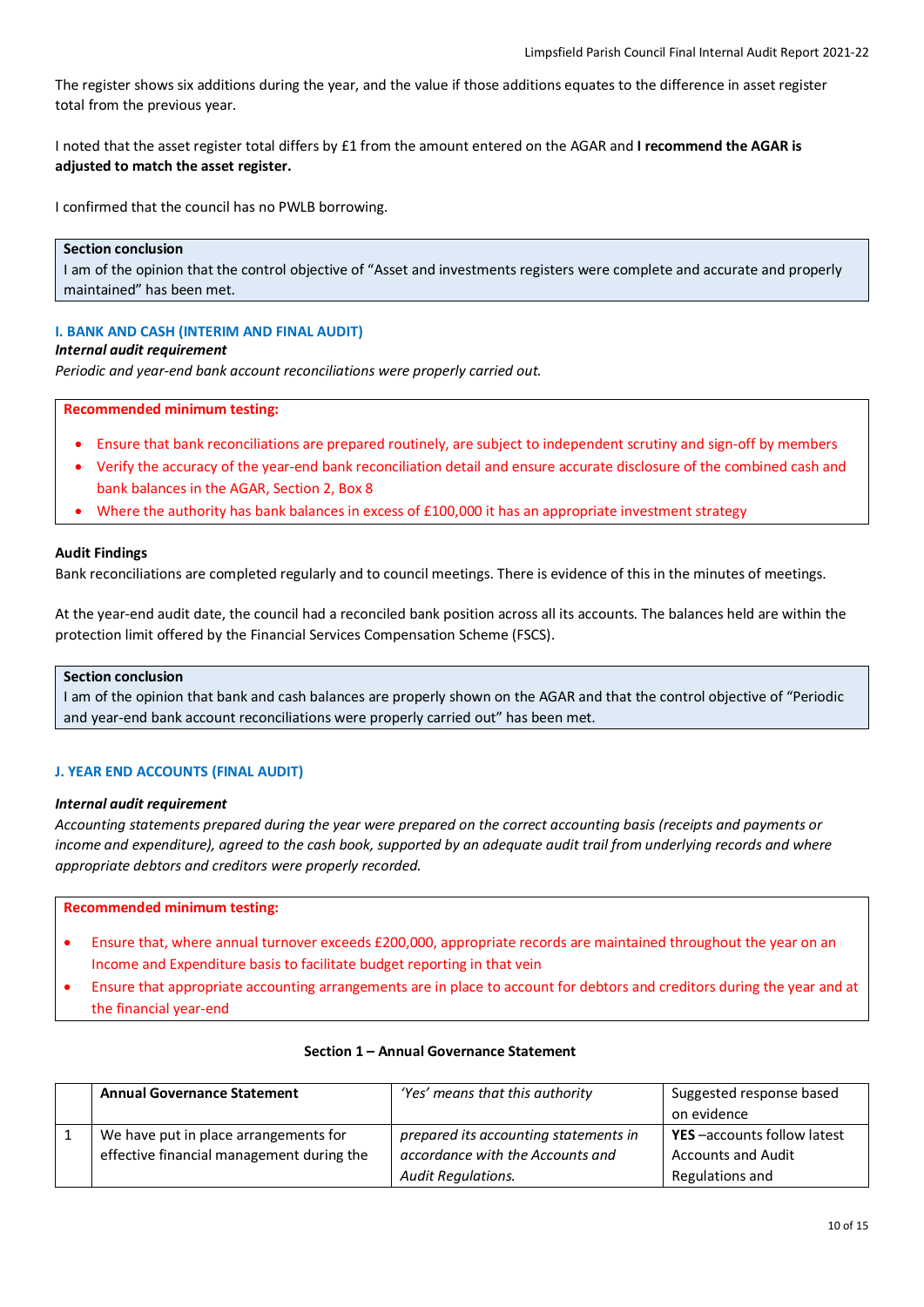|                | year, and for the preparation of the<br>accounting statements.                                                                                                                                                                                                                                                 |                                                                                                                                                                                                        | practitioners guide<br>recommendations.                                                                                                   |
|----------------|----------------------------------------------------------------------------------------------------------------------------------------------------------------------------------------------------------------------------------------------------------------------------------------------------------------|--------------------------------------------------------------------------------------------------------------------------------------------------------------------------------------------------------|-------------------------------------------------------------------------------------------------------------------------------------------|
| $\overline{2}$ | We maintained an adequate system of<br>internal control including measures<br>designed to prevent and detect fraud and<br>corruption and reviewed its effectiveness.                                                                                                                                           | made proper arrangements and<br>accepted responsibility for<br>safeguarding the public money and<br>resources in its charge.                                                                           | $YES - there$ is regular<br>reporting of financial<br>transactions and accounting<br>summaries, offering the<br>opportunity for scrutiny. |
| 3              | We took all reasonable steps to assure<br>ourselves that there are no matters of<br>actual or potential non-compliance with<br>laws, regulations and Proper Practices that<br>could have a significant financial effect on<br>the ability of this authority to conduct its<br>business or manage its finances. | has only done what it has the legal<br>power to do and has complied with<br>Proper Practices in doing so.                                                                                              | $YES - the Clerk is$<br>experienced and advises<br>the council in respect of its<br>legal powers.                                         |
| 4              | We provided proper opportunity during<br>the year for the exercise of electors' rights<br>in accordance with the requirements of<br>the Accounts and Audit Regulations.                                                                                                                                        | during the year gave all persons<br>interested the opportunity to inspect<br>and ask questions about this<br>authority's accounts.                                                                     | $YES - the requirements$ and<br>timescales for 2020/21<br>year-end were followed.                                                         |
| 5              | We carried out an assessment of the risks<br>facing this authority and took appropriate<br>steps to manage those risks, including the<br>introduction of internal controls and/or<br>external insurance cover where required.                                                                                  | considered and documented the<br>financial and other risks it faces and<br>dealt with them properly.                                                                                                   | $YES - the council has a risk$<br>management scheme and<br>appropriate external<br>insurance.                                             |
| 6              | We maintained throughout the year an<br>adequate and effective system of internal<br>audit of the accounting records and<br>control systems.                                                                                                                                                                   | arranged for a competent person,<br>independent of the financial controls<br>and procedures, to give an objective<br>view on whether internal controls<br>meet the needs of this smaller<br>authority. | $YES - the council has$<br>appointed an independent<br>and competent internal<br>auditor.                                                 |
| $\overline{7}$ | We took appropriate action on all matters<br>raised in reports from internal and<br>external audit.                                                                                                                                                                                                            | responded to matters brought to its<br>attention by internal and external<br>audit.                                                                                                                    | YES - evidence of council<br>considering<br>recommendations from<br>audit reports.                                                        |
| 8              | We considered whether any litigation,<br>liabilities or commitments, events or<br>transactions, occurring either during or<br>after the year-end, have a financial impact<br>on this authority and. Where appropriate,<br>have included them in the accounting<br>statements.                                  | disclosed everything it should have<br>about its business activity during the<br>year including events taking place<br>after the year end if relevant.                                                 | YES - no matters were<br>raised during the internal<br>audit visits.                                                                      |
| 9              | Trust funds including charitable - In our<br>capacity as the sole managing trustee we<br>discharged our accountability<br>responsibilities for the fund(s)/asset(s),<br>including financial reporting and, if<br>required, independent examination or<br>audit.                                                | has met all of its responsibilities<br>where, as a body corporate, it is a sole<br>managing trustee of a local trust or<br>trusts.                                                                     | $N/A$ – the council has no<br>trusts.                                                                                                     |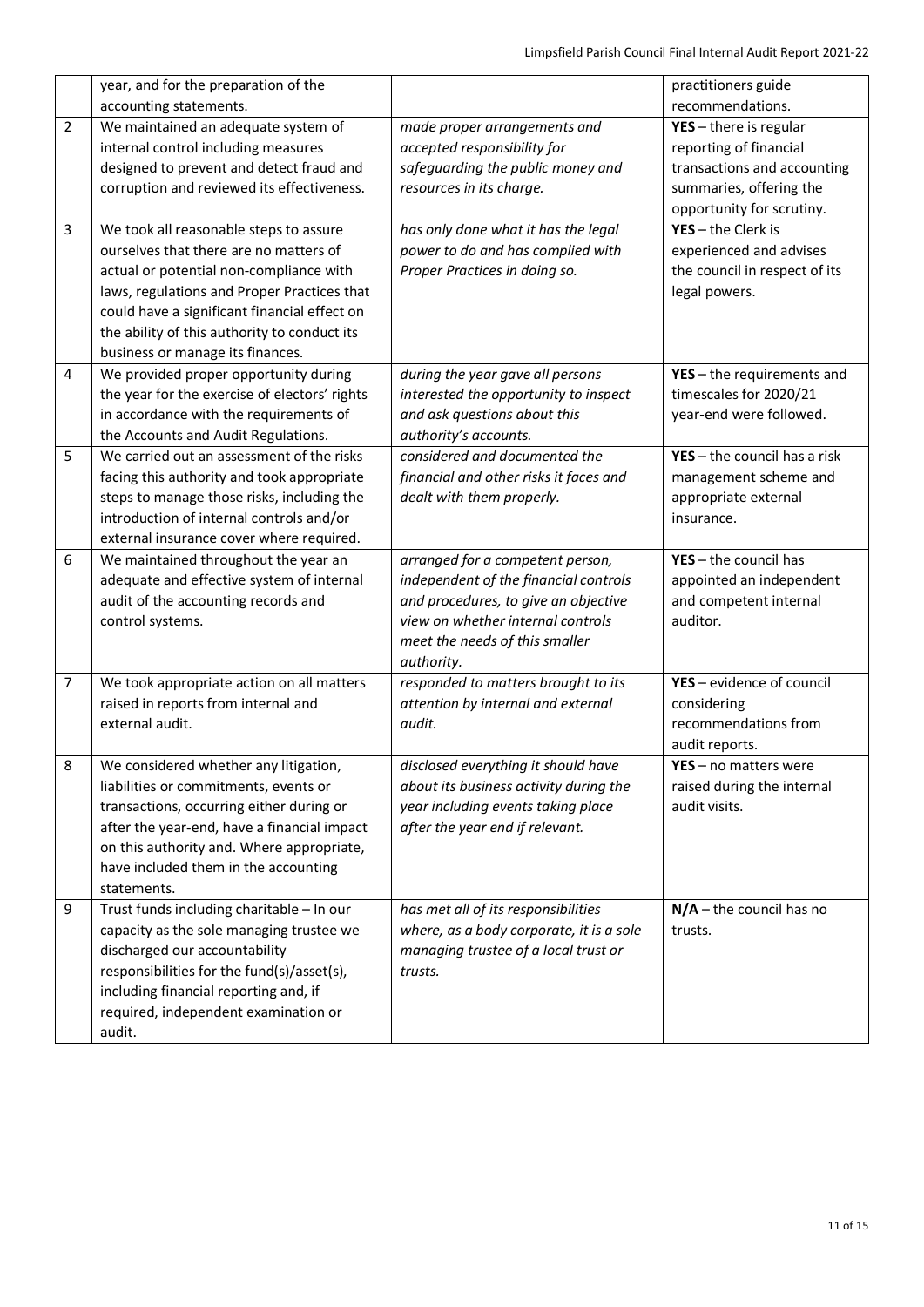#### **Section 2 – Accounting Statements**

| <b>AGAR Box Number</b> |                             | 2020/21    | 2021/22   | <b>Auditor Notes</b>                             |
|------------------------|-----------------------------|------------|-----------|--------------------------------------------------|
| $\mathbf{1}$           | Balances brought forward    | 47,595     | 77,627    | Correctly carried over from box 7 2020/21        |
| 2                      | Precept or rates and levies | 33,315     | 33,315    | Confirmed against precept amount received        |
| 3                      | Total other receipts        | 26,192     | 10,599    | Confirmed against accounting records             |
| 4                      | Staff costs                 | 10,357     | 12,730    | Confirmed against accounting records             |
|                        |                             |            | 12,472    | Correction relating to non-staff costs           |
| 5                      | Loan interest/capital       | 0          | 0         | Council has no borrowing                         |
|                        | repayments                  |            |           |                                                  |
| 6                      | All other payments          | 19,118     | 43,118    | Confirmed against accounting records             |
|                        |                             |            | 43,376    | Correction relating to non-staff costs           |
| 7                      | Balances carried forward    | 77,627     | 65,693    | Total correctly equals $(1+2+3) - (4+5+6)$       |
| 8                      | Total value of cash and     | 77,627     | 65,693    | Confirmed against accounting records and account |
|                        | short-term investments      |            |           | balances                                         |
| 9                      | Total fixed assets plus     | 104,561    | 106,469   | Verified against asset register                  |
|                        | long-term investments and   |            |           |                                                  |
|                        | assets                      |            |           |                                                  |
| 10                     | Total borrowings            | $\Omega$   | $\Omega$  | Council has no borrowing                         |
| 11                     | Disclosure note re Trust    | <b>YES</b> | <b>NO</b> | $n/a$ – the council has no trusts                |
|                        | Funds (including            |            |           |                                                  |
|                        | charitable)                 |            |           |                                                  |

At the time of the year-end audit, the AGAR figures presented for checking were as below:

The year-end accounts have been correctly prepared on the receipts and payments basis with no requirement for the box 7 & 8 reconciliation.

With the amendments marked in red (adjustments for items incorrectly included in box 4 – see section G of report), the AGAR correctly casts and cross casts and the comparatives have been correctly copied over from the previous year's AGAR.

The Clerk has completed the explanation of variances with sufficient detail to explain the variance required – reminder to adjust the figures on the variance analysis to match the AGAR alterations.

## **Section conclusion**

I am of the opinion that the control assertion "Accounting statements prepared during the year were prepared on the correct accounting basis (receipts and payments or income and expenditure), agreed to the cash book, supported by an adequate audit trail from underlying records and where appropriate debtors and creditors were properly recorded" has been met.

#### **K. LIMITED ASSURANCE REVIEW (FINAL AUDIT)**

#### *Internal audit requirement*

*IF the authority certified itself as exempt from a limited assurance review in 2020/21, it met the exemption criteria and correctly declared itself exempt. (If the authority had a limited assurance review of its 2020/21 AGAR tick "not covered")*

**Recommended minimum testing:**

- The correct exemption certificate was prepared and minuted in accordance with the statutory submission deadline
- That it has been published, together with all required information on the Authority's website and noticeboard

#### **Audit Findings**

The council did not declare itself exempt from a limited assurance review in 2020/21 and this test does not apply.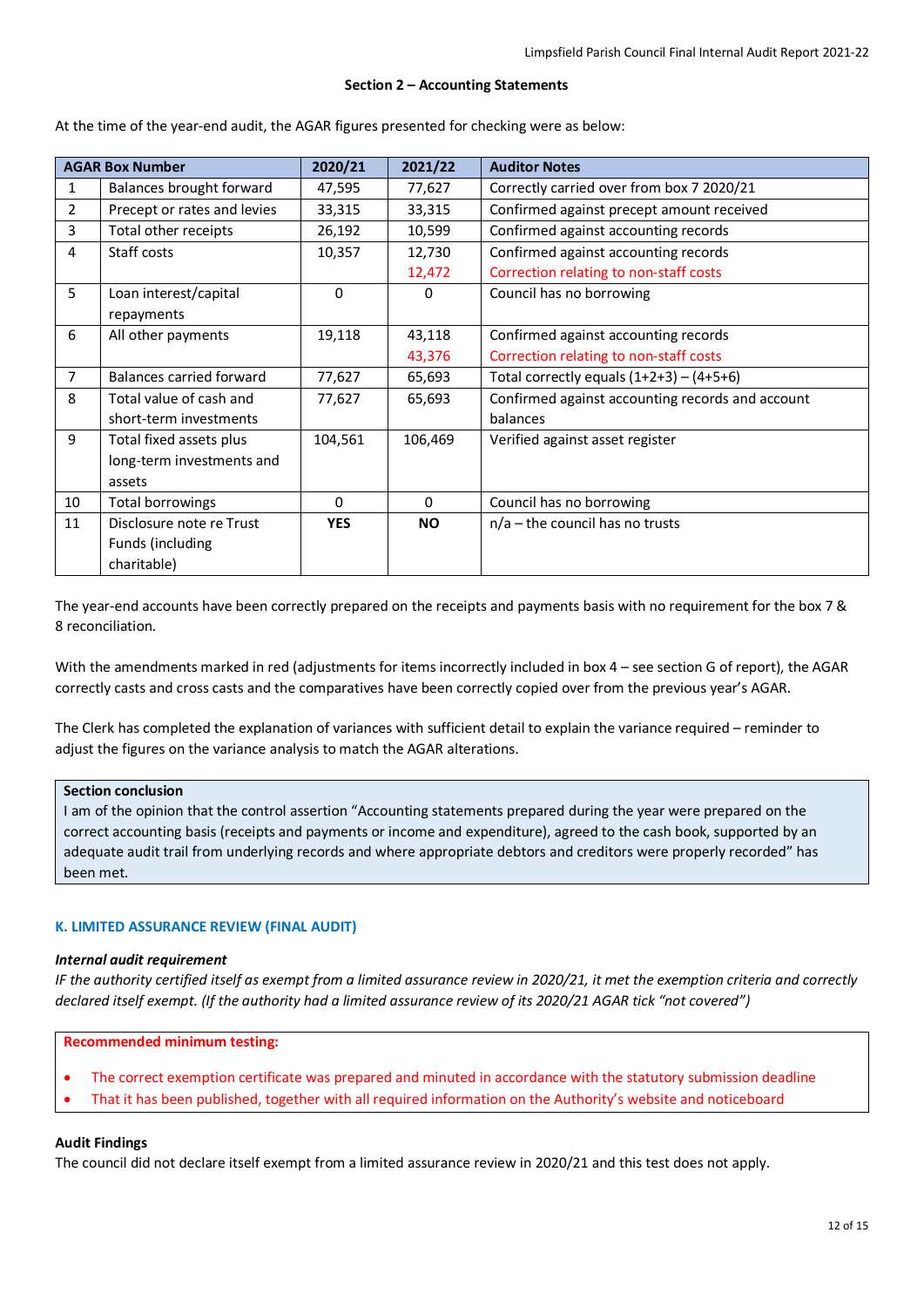# **Section conclusion**

I am of the opinion that the control assertion of "If the authority certified itself as exempt from a limited assurance review in 2020/21, it met the exemption criteria and correctly declared itself exempt" is not applicable due to the council not declaring itself exempt from a limited assurance review in 2020/21.

## **L: TRANSPARENCY (INTERIM AUDIT)**

#### *Internal audit requirement*

*If the authority has an annual turnover not exceeding £25,000, it publishes information on a website / webpage up to date at the time of the internal audit in accordance with the Transparency Code for Smaller Authorities*

## **Recommended minimum testing:**

- This test applies only to those councils covered by the £25,000 External Audit exemption
- Internal auditors should review the authority's website ensuring that all required documentation is published in accordance with the Transparency Code for Smaller Authorities

#### **Audit Findings**

The council has an annual turnover exceeding £25,000, and this test does not apply.

#### **Section conclusion**

I am of the opinion that the control assertion of "If the authority has an annual turnover not exceeding £25,000, it publishes information on a website/ webpage up to date at the time of the internal audit in accordance with the Transparency code for smaller authorities" is not applicable due to the council turnover exceeding £25,000.

## **M: EXERCISE OF PUBLIC RIGHTS - INSPECTION OF ACCOUNTS (FINAL AUDIT)**

#### *Internal audit requirement*

*The authority has demonstrated that during summer 2021 it correctly provided for the exercise of public rights as required by the Accounts and Audit Regulations*.

#### **Recommended minimum testing:**

- Internal auditors should acquire / examine a copy of the required "Public Notice" ensuring that it clearly identifies the statutory 30 working day period when the authority's records are available for public inspection.
- Internal auditors may also check whether councils have minuted the relevant dates at the same time as approving the AGAR

#### **Final Audit**

| $Inspection - key dates$         | 2020/21 Actual | 2021/22 Proposed |
|----------------------------------|----------------|------------------|
| Date inspection notice issued    | 20 June 2021   | 14 June 2022     |
| Inspection period begins         | 21 June 2021   | 15 June 2022     |
| Inspection period ends           | 30 July 2021   | 29 July 2022     |
| Correct length (30 working days) | Yes            | Yes              |
| Common period included (first    | Yes            | Yes              |
| 10 working days of July)         |                |                  |

I am satisfied the requirements of this control objective were met for 2020/21, and assertion 4 on the Annual Governance Statement can therefore be signed off by the council. I have confirmed that the proposed timescales for 2021/22 are within the requirements of this control objective.

## **Section conclusion**

I am of the opinion the control objective of "The authority, during the previous year (2020-21) correctly provided for the period for the exercise of public rights as required by the Accounts and Audit Regulations (evidenced by the notice published on the website and/or authority approved minutes confirming the dates set)" has been met.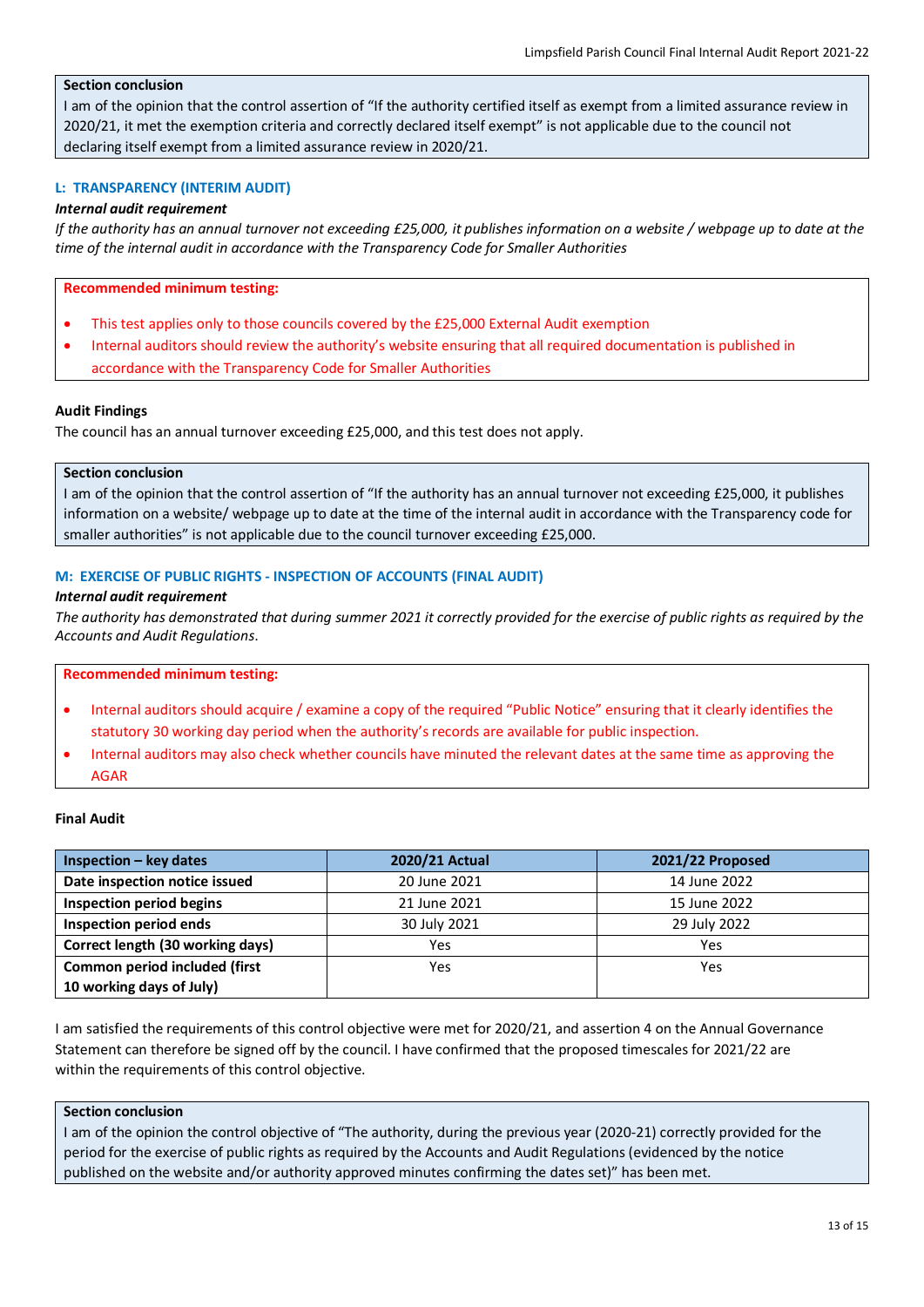## **N: PUBLICATION REQUIREMENTS (INTERIM AUDIT)**

#### *Internal audit requirement*

*The authority has complied with the publication requirements for 2020/21. Under the Accounts and Audit Regulations 2015, authorities must publish the following information on the authority website / webpage.*

#### **Recommended minimum testing:**

- Internal auditors should acquire / examine a copy of the required "Public Notice" ensuring that it clearly identifies the statutory 30 working day period when the authority's records are available for public inspection.
- Internal auditors may also check whether councils have minuted the relevant dates at the same time as approving the AGAR

## *Before 1 July 2021 authorities must publish:*

- *Notice of the period for the exercise of public rights and a declaration that the accounting statements are as yet unaudited*
- *Section 1 Annual Governance Statement 2020/21, approved and signed, page 4*
- *Section 2 Accounting Statements 2020/21, approved and signed, page 5*

*Not later than 30 September 2021 authorities must publish:*

- *•Notice of conclusion of audit*
- *•Section 3 External Auditor Report and Certificate*

*•Sections 1 and 2 of AGAR including any amendments as a result of the limited assurance review.*

*It is recommended as best practice, to avoid any potential confusion by local electors and interested parties, that you also publish the Annual Internal Audit Report, page 3.*

#### **Audit Findings**

I was able to confirm that the publication requirements for 2020/21 have been met and the Notice of Public Rights is published on the council website.

#### **Section conclusion**

I am of the opinion that the control assertion of "the authority has complied with the publication requirements for 2019/20 AGAR. Under the Accounts and Audit Regulations 2015, authorities must publish the following information on the authority website / webpage" has been met.

## **O. TRUSTEESHIP (INTERIM AUDIT)**

## *Internal audit requirement*

*Trust funds (including charitable) – The council met its responsibilities as a trustee.*

#### **Recommended minimum testing:**

- Confirm that all charities of which the council is a Trustee are up to date with Charity Commission filing requirements
- that the council is the sole trustee on the Charity Commission register
- that the council is acting in accordance with the Trust deed
- that the charity meetings and accounts are recorded separately from those of the council
- review the level and activity of the charity and where a risk-based approach suggests such, review the Independent Examiner's report

#### **Audit Findings**

The council has no trusts.

## **Section conclusion**

I am of the opinion that the control assertion of "Trust funds (including charitable) – The council met its responsibilities as a trustee" is not applicable as the council has no trusts.